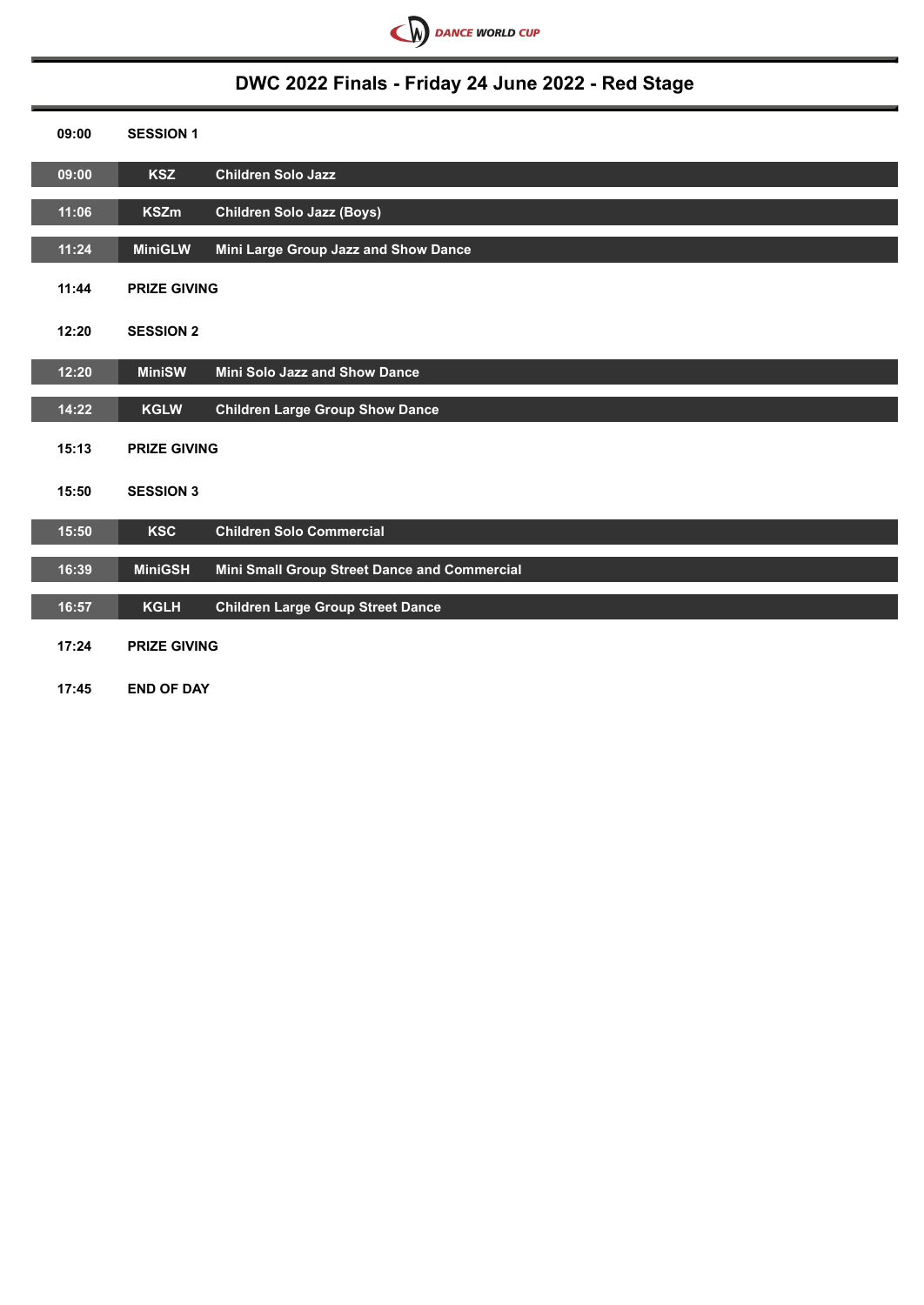

# **DWC 2022 Finals - Saturday 25 June 2022 - Red Stage**

| 09:00 | <b>SESSION 1</b>    |                                              |
|-------|---------------------|----------------------------------------------|
| 09:00 | <b>MiniGSL</b>      | Mini Small Group Lyrical and Contemporary    |
| 09:46 | <b>KGLZ</b>         | <b>Children Large Group Jazz</b>             |
| 10:27 | <b>MiniGLL</b>      | Mini Large Group Lyrical and Contemporary    |
| 10:51 | <b>MinSWm</b>       | Mini Solo Jazz and Show Dance (Boys)         |
| 11:07 | <b>PRIZE GIVING</b> |                                              |
| 11:45 | <b>SESSION 2</b>    |                                              |
| 11:45 | <b>KSV</b>          | <b>Children Solo Song and Dance</b>          |
| 12:59 | <b>MiniSV</b>       | <b>Mini Solo Song and Dance</b>              |
| 13:57 | <b>KGLV</b>         | <b>Children Large Group Song and Dance</b>   |
| 14:34 | <b>PRIZE GIVING</b> |                                              |
| 15:10 | <b>SESSION 3</b>    |                                              |
| 15:10 | <b>MiniDH</b>       | <b>Mini Duet/Trio Street Dance</b>           |
| 15:26 | <b>MiniGLH</b>      | Mini Large Group Street Dance and Commercial |
| 15:30 | <b>KGLC</b>         | <b>Children Large Group Commercial</b>       |
| 16:11 | <b>PRIZE GIVING</b> |                                              |
| 16:50 | <b>SESSION 4</b>    |                                              |
| 16:50 | <b>KGLL</b>         | <b>Children Large Group Lyrical</b>          |
| 17:13 | <b>KGLE</b>         | <b>Children Large Group Contemporary</b>     |
| 18:01 | <b>PRIZE GIVING</b> |                                              |
| 18:40 | <b>SESSION 5</b>    |                                              |
| 18:40 | <b>KGSE</b>         | <b>Children Small Group Contemporary</b>     |
| 20:02 | <b>KGSL</b>         | <b>Children Small Group Lyrical</b>          |
| 21:06 | <b>PRIZE GIVING</b> |                                              |
| 21:25 | <b>END OF DAY</b>   |                                              |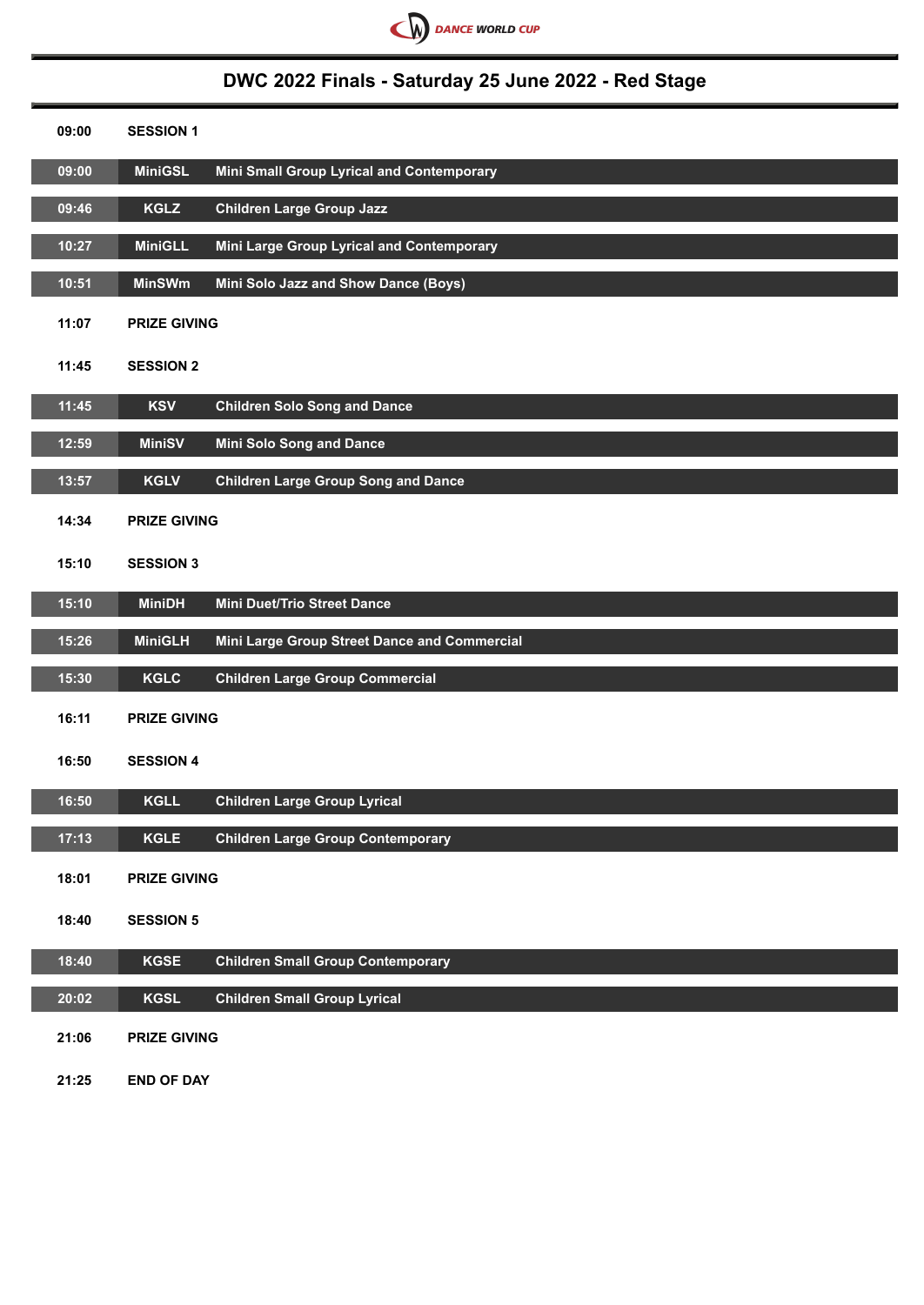

# **DWC 2022 Finals - Sunday 26 June 2022 - Red Stage**

| 09:00 | <b>SESSION 1</b>    |                                                                       |
|-------|---------------------|-----------------------------------------------------------------------|
| 09:00 | <b>MiniSH</b>       | Mini Solo Street Dance and Commercial                                 |
| 09:49 | <b>KGSH</b>         | <b>Children Small Group Street Dance and Commercial</b>               |
| 10:33 | <b>KDH</b>          | <b>Children Duet/Trio Street Dance and Commercial</b>                 |
| 11:27 | <b>PRIZE GIVING</b> |                                                                       |
| 12:05 | <b>SESSION 2</b>    |                                                                       |
| 12:05 | <b>KGLB</b>         | Children Large Group Ballet - any style (not classical or repertoire) |
| 12:29 | <b>MiniGLB</b>      | Mini Large Group Ballet - any style                                   |
| 12:32 | <b>KSBR</b>         | Children Solo Ballet Repertoire (age 10 - 12 years)                   |
| 14:47 | <b>KGLBC</b>        | <b>Children Large Group Classical Ballet and Repertoire</b>           |
| 15:18 | <b>PRIZE GIVING</b> |                                                                       |
| 15:55 | <b>SESSION 3</b>    |                                                                       |
| 15:55 | <b>KGSBC</b>        | <b>Children Small Group Classical Ballet and Repertoire</b>           |
| 16:21 | <b>MiniGSB</b>      | Mini Small Group Ballet - any style                                   |
| 16:50 | <b>KGSB</b>         | Children Small Group Ballet - any style (not classical or repertoire) |
| 17:37 | <b>KDPDD</b>        | Children Duet/Trio Pas de Deux/Trois (age 12-13 only)                 |
| 17:53 | <b>PRIZE GIVING</b> |                                                                       |
| 18:30 | <b>SESSION 4</b>    |                                                                       |
| 18:30 | <b>MiniGLN</b>      | Mini Large Group National and Folklore                                |
| 18:34 | <b>KGSN</b>         | <b>Children Small Group National and Folklore</b>                     |
| 19:20 | <b>MiniGSN</b>      | Mini Small Group National and Folklore                                |
| 19:29 | <b>KGLN</b>         | <b>Children Large Group National and Folklore</b>                     |
| 19:46 | <b>PRIZE GIVING</b> |                                                                       |
| 20:20 | <b>SESSION 5</b>    |                                                                       |
| 20:20 | <b>KGSV</b>         | <b>Children Small Group Song and Dance</b>                            |
| 20:49 | <b>KDV</b>          | <b>Children Duet/Trio Song and Dance</b>                              |
| 21:20 | <b>PRIZE GIVING</b> |                                                                       |

**21:40 END OF DAY**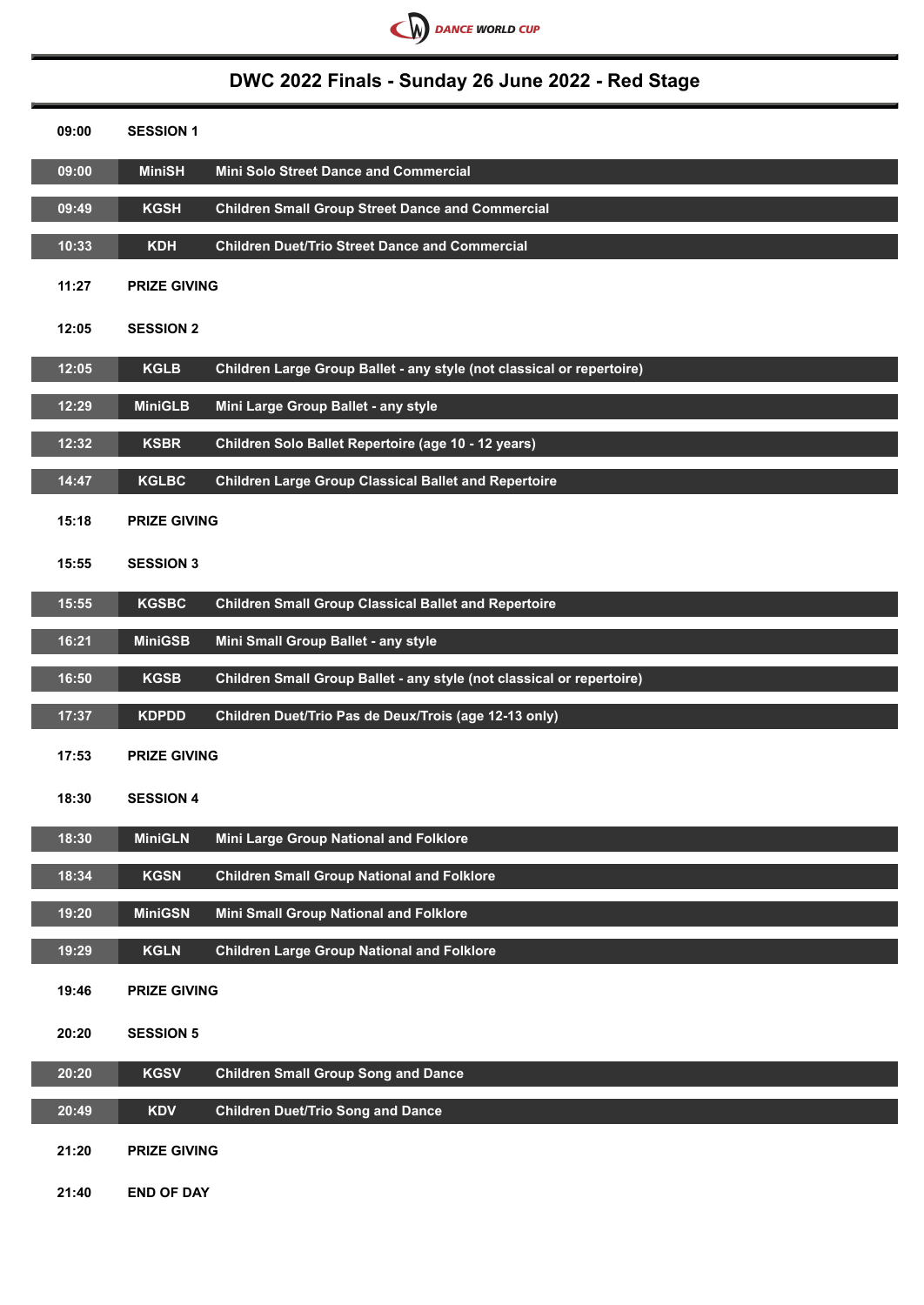

# **DWC 2022 Finals - Monday 27 June 2022 - Red Stage**

| 09:00              | <b>SESSION 1</b>    |                                                 |
|--------------------|---------------------|-------------------------------------------------|
| $\overline{09:00}$ | <b>MiniST</b>       | Mini Solo Tap                                   |
| 09:31              | <b>KST</b>          | <b>Children Solo Tap</b>                        |
| 10:34              | <b>MiniGST</b>      | <b>Mini Small Group Tap</b>                     |
| 10:54              | <b>KGST</b>         | <b>Children Small Group Tap</b>                 |
| 11:29              | <b>KGLT</b>         | <b>Children Large Group Tap</b>                 |
| 11:53              | <b>MiniGLT</b>      | <b>Mini Large Group Tap</b>                     |
| 12:04              | <b>PRIZE GIVING</b> |                                                 |
| 12:43              | <b>SESSION 2</b>    |                                                 |
| 12:43              | <b>MiniDT</b>       | Mini Duet/Trio Tap                              |
| 13:01              | <b>KDT</b>          | <b>Children Duet/Trio Tap</b>                   |
| 13:37              | <b>MiniDA</b>       | Mini Duet/Trio Acro                             |
| 14:01              | <b>KGSA</b>         | <b>Children Small Group Acro</b>                |
| 14:42              | <b>MiniGLA</b>      | Mini Large Group Acro                           |
| 14:46              | <b>MiniGSA</b>      | <b>Mini Small Group Acro</b>                    |
| 15:21              | <b>KGLA</b>         | <b>Children Large Group Acro</b>                |
| 15:45              | <b>PRIZE GIVING</b> |                                                 |
| 16:25              | <b>SESSION 3</b>    |                                                 |
| 16:25              | <b>MiniGSV</b>      | Mini Small Group Song and Dance                 |
| 16:54              | <b>MiniDV</b>       | Mini Duet/Trio Song and Dance                   |
| 17:16              | <b>MiniGLV</b>      | Mini Large Group Song and Dance                 |
| 17:27              | <b>PRIZE GIVING</b> |                                                 |
| 17:55              | <b>SESSION 4</b>    |                                                 |
| 17:55              | <b>MiniDW</b>       | Mini Duet/Trio Jazz and Show Dance              |
| 18:36              | <b>MiniGSW</b>      | Mini Small Group Jazz and Show Dance            |
| 19:22              | <b>PRIZE GIVING</b> |                                                 |
| 19:50              | <b>SESSION 5</b>    |                                                 |
| 19:50              | <b>KGSW</b>         | <b>Children Small Group Jazz and Show Dance</b> |
| 21:35              | <b>PRIZE GIVING</b> |                                                 |
| 21:45              | <b>END OF DAY</b>   |                                                 |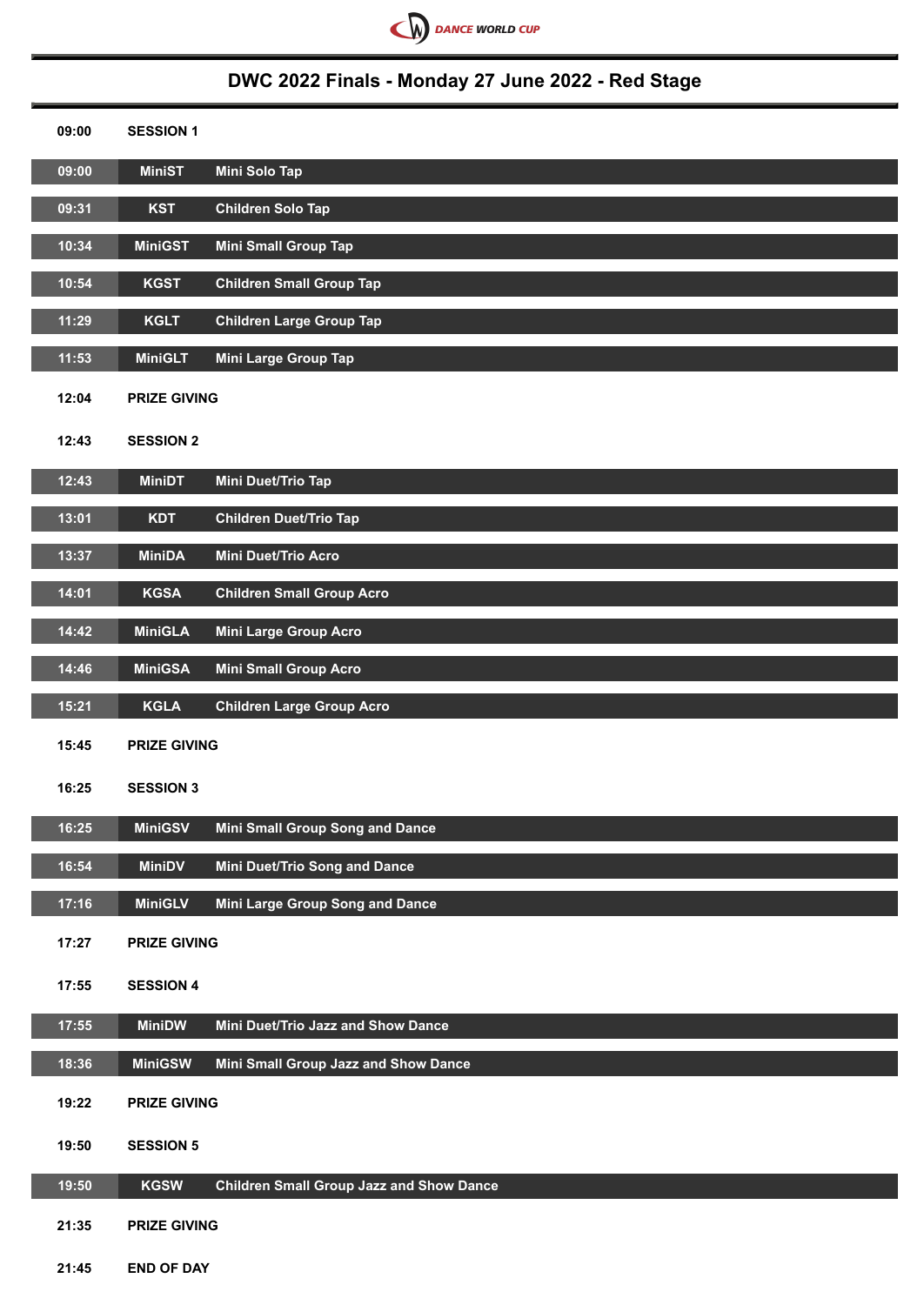

## **DWC 2022 Finals - Tuesday 28 June 2022 - Red Stage**

| 09:00 | <b>SESSION 1</b>                                              |
|-------|---------------------------------------------------------------|
| 09:00 | <b>JGSE</b><br><b>Junior Small Group Contemporary</b>         |
| 11:26 | <b>PRIZE GIVING</b>                                           |
| 11:55 | <b>SESSION 2</b>                                              |
| 11:55 | Senior Small Group Jazz and Show Dance<br><b>SnGSW</b>        |
| 13:41 | <b>Senior Large Group Jazz</b><br><b>SnGLZ</b>                |
| 14:36 | <b>PRIZE GIVING</b>                                           |
| 15:10 | <b>SESSION 3</b>                                              |
| 15:10 | Junior Small Group Street Dance and Commercial<br><b>JGSH</b> |
|       |                                                               |
| 16:25 | <b>Junior Large Group Street Dance</b><br><b>JGLH</b>         |
| 17:24 | <b>PRIZE GIVING</b>                                           |
| 18:00 | <b>SESSION 4</b>                                              |
| 18:00 | <b>JGSL</b><br><b>Junior Small Group Lyrical</b>              |
| 20:10 | <b>PRIZE GIVING</b>                                           |
| 20:40 | <b>SESSION 5</b>                                              |
| 20:40 | <b>Junior Large Group Jazz</b><br><b>JGLZ</b>                 |
| 22:02 | <b>PRIZE GIVING</b>                                           |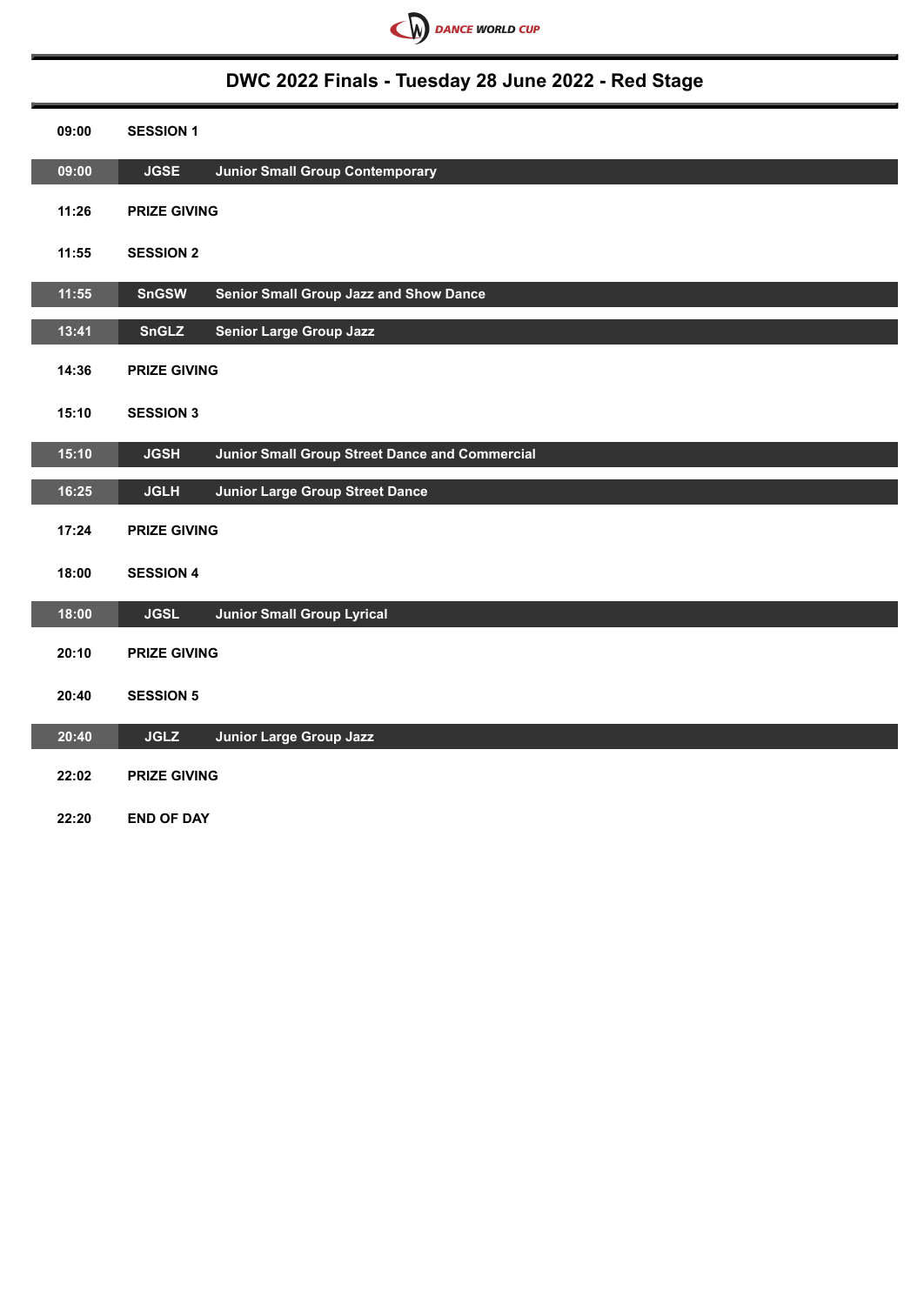

# **DWC 2022 Finals - Wednesday 29 June 2022 - Red Stage**

| 09:00              | <b>SESSION 1</b>    |                                                                     |
|--------------------|---------------------|---------------------------------------------------------------------|
| 09:00              | <b>SnQB</b>         | Senior Quartet Ballet - any style                                   |
| 09:09              | <b>JSBR</b>         | <b>Junior Solo Ballet Repertoire</b>                                |
| 11:24              | <b>SNGSBC</b>       | Senior Small Group Classical Ballet and Repertoire                  |
| 11:38              | <b>JSBRm</b>        | <b>Junior Solo Ballet Repertoire (Boys)</b>                         |
| 11:46              | <b>SnGLB</b>        | Senior Large Group Ballet - any style (not classical or repertoire) |
| 12:17              | <b>PRIZE GIVING</b> |                                                                     |
| 12:50              | <b>SESSION 2</b>    |                                                                     |
| 12:50              | <b>SnGLN</b>        | <b>Senior Large Group National and Folklore</b>                     |
| 13:22              | <b>SnSBR</b>        | <b>Senior Solo Ballet Repertoire</b>                                |
| 14:11              | <b>JGLBC</b>        | Junior Large Group Classical Ballet and Repertoire                  |
| 14:35              | <b>JGSN</b>         | <b>Junior Small Group National and Folklore</b>                     |
| 15:26              | <b>PRIZE GIVING</b> |                                                                     |
| 16:00              | <b>SESSION 3</b>    |                                                                     |
| 16:00              | <b>JSV</b>          | <b>Junior Solo Song and Dance</b>                                   |
| 17:28              | <b>JGLV</b>         | Junior Large Group Song and Dance                                   |
| 18:16              | <b>SnGLV</b>        | <b>Senior Large Group Song and Dance</b>                            |
| 18:40              | <b>PRIZE GIVING</b> |                                                                     |
| 19:15              | <b>SESSION 4</b>    |                                                                     |
| 19:15              | <b>JGLA</b>         | <b>Junior Large Group Acro</b>                                      |
| 20:18              | <b>PRIZE GIVING</b> |                                                                     |
| 20:45              | <b>SESSION 5</b>    |                                                                     |
| 20:45              | <b>SnGSA</b>        | Junior & Senior Small Group Acro                                    |
| $\overline{21:57}$ | <b>SnGLA</b>        | <b>Senior Large Group Acro</b>                                      |
| 22:48              | <b>PRIZE GIVING</b> |                                                                     |
| 23:00              | <b>END OF DAY</b>   |                                                                     |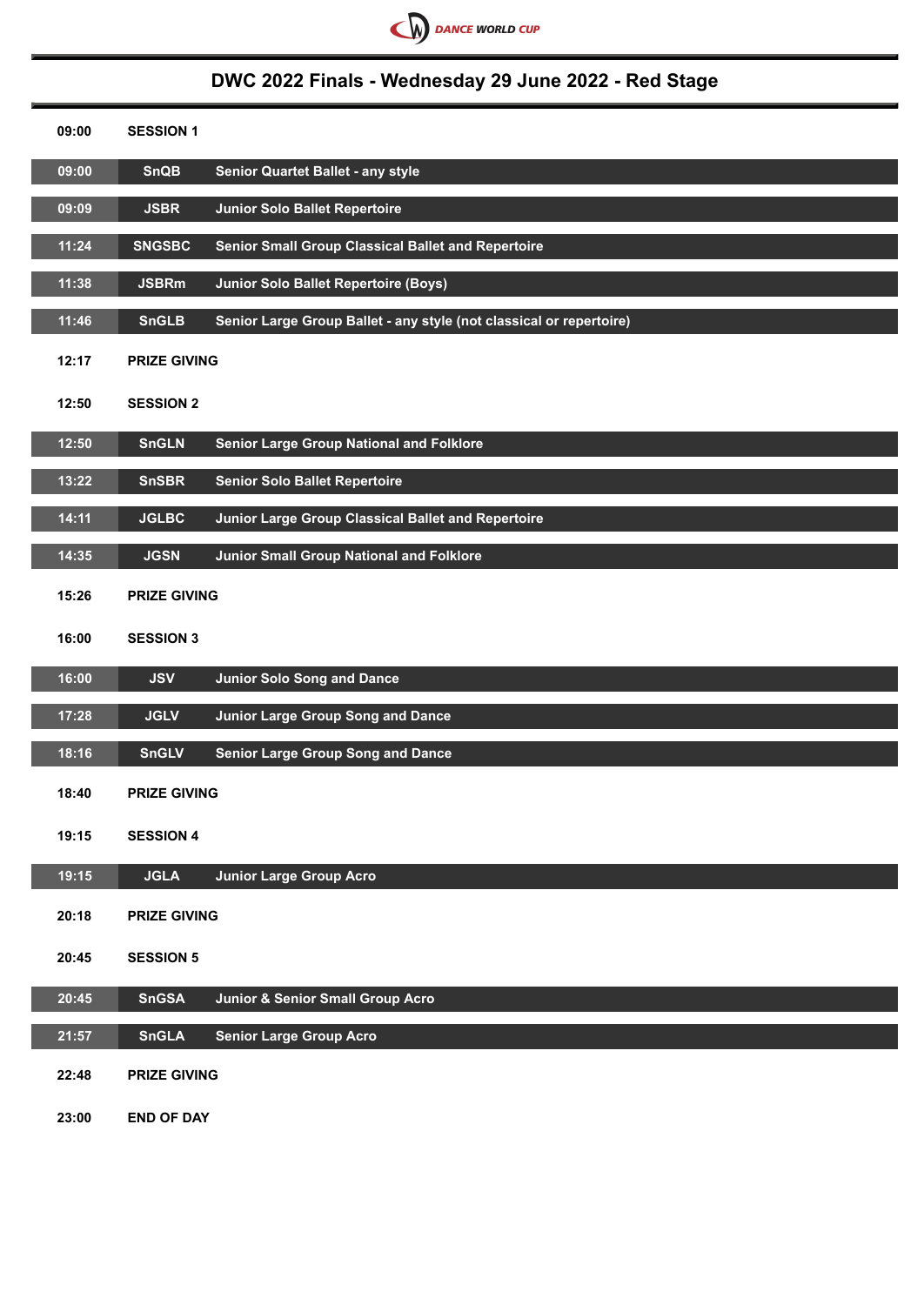

# **DWC 2022 Finals - Thursday 30 June 2022 - Red Stage**

| 09:00 | <b>SESSION 1</b>                                                                    |
|-------|-------------------------------------------------------------------------------------|
| 09:00 | <b>SnGLBC</b><br>Senior Large Group Classical Ballet and Repertoire                 |
| 09:23 | Junior Small Group Ballet - any style (not classical or repertoire)<br><b>JGSB</b>  |
| 10:31 | <b>PRIZE GIVING</b>                                                                 |
| 11:00 | <b>SESSION 2</b>                                                                    |
| 11:00 | <b>JGLW</b><br><b>Junior Large Group Show Dance</b>                                 |
| 12:27 | <b>PRIZE GIVING</b>                                                                 |
| 12:55 | <b>SESSION 3</b>                                                                    |
| 12:55 | <b>SnGLW</b><br><b>Senior Large Group Show Dance</b>                                |
| 14:44 | <b>PRIZE GIVING</b>                                                                 |
| 15:15 | <b>SESSION 4</b>                                                                    |
| 15:15 | Junior & Senior Duet/Trio Pas de Deux/Trois<br><b>SnDPDD</b>                        |
| 15:45 | <b>JGLB</b><br>Junior Large Group Ballet - any style (not classical or repertoire)  |
| 16:48 | <b>PRIZE GIVING</b>                                                                 |
| 17:25 | <b>SESSION 5</b>                                                                    |
| 17:25 | <b>Senior Solo Song and Dance</b><br><b>SnSV</b>                                    |
| 17:50 | <b>Junior Duet/Trio Song and Dance</b><br><b>JDV</b>                                |
| 18:32 | <b>SnGSV</b><br><b>Senior Small Group Song and Dance</b>                            |
| 18:55 | <b>JGSV</b><br><b>Junior Small Group Song and Dance</b>                             |
| 19:36 | <b>Senior Duet/Trio Song and Dance</b><br><b>SnDV</b>                               |
| 19:49 | <b>PRIZE GIVING</b>                                                                 |
| 20:25 | <b>SESSION 6</b>                                                                    |
| 20:25 | Junior Small Group Classical Ballet and Repertoire<br><b>JGSBC</b>                  |
| 21:06 | Junior Large Group National and Folklore<br><b>JGLN</b>                             |
| 21:29 | <b>Senior Small Group National and Folklore</b><br><b>SnGSN</b>                     |
| 22:10 | Senior Small Group Ballet - any style (not classical or repertoire)<br><b>SnGSB</b> |
| 22:41 | <b>PRIZE GIVING</b>                                                                 |

**23:00 END OF DAY**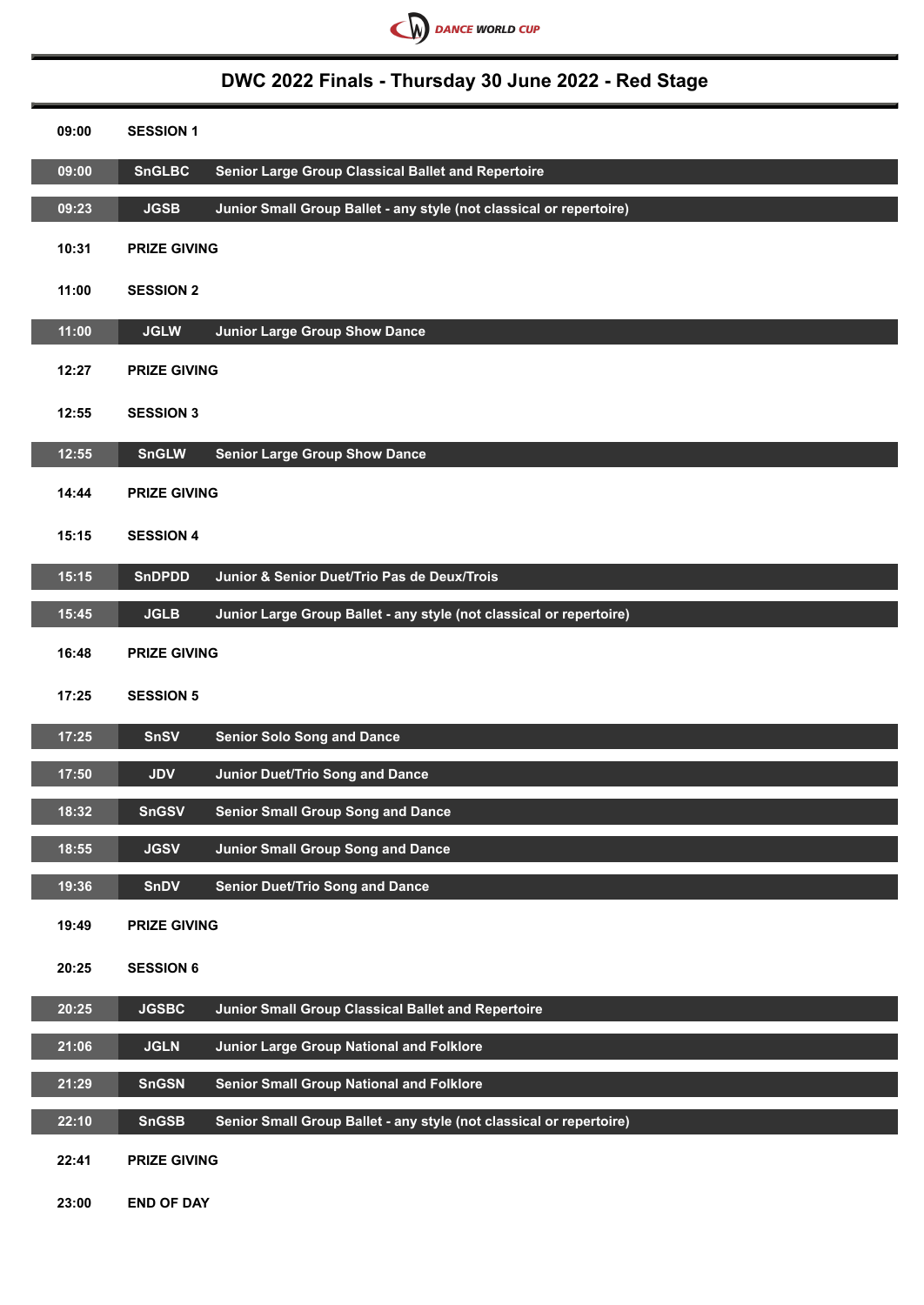

# **DWC 2022 Finals - Friday 01 July 2022 - Red Stage**

| 09:00 | <b>SESSION 1</b>                                       |
|-------|--------------------------------------------------------|
| 09:00 | <b>Junior Large Group Lyrical</b><br><b>JGLL</b>       |
| 10:14 | <b>PRIZE GIVING</b>                                    |
| 10:45 | <b>SESSION 2</b>                                       |
| 10:45 | <b>Senior Large Group Lyrical</b><br><b>SnGLL</b>      |
| 12:19 | <b>PRIZE GIVING</b>                                    |
| 12:50 | <b>SESSION 3</b>                                       |
| 12:50 | Junior Small Group Jazz and Show Dance<br><b>JGSW</b>  |
| 15:20 | <b>PRIZE GIVING</b>                                    |
| 15:50 | <b>SESSION 4</b>                                       |
| 15:50 | <b>SnGSL</b><br><b>Senior Small Group Lyrical</b>      |
| 16:59 | <b>SNGSE</b><br><b>Senior Small Group Contemporary</b> |
| 18:45 | <b>PRIZE GIVING</b>                                    |
| 19:20 | <b>SESSION 5</b>                                       |
| 19:20 | <b>JGLE</b><br><b>Junior Large Group Contemporary</b>  |
| 21:05 | <b>PRIZE GIVING</b>                                    |
| 21:35 | <b>SESSION 6</b>                                       |
| 21:35 | <b>SnGLE</b><br><b>Senior Large Group Contemporary</b> |
| 22:46 | <b>PRIZE GIVING</b>                                    |

**23:00 END OF DAY**